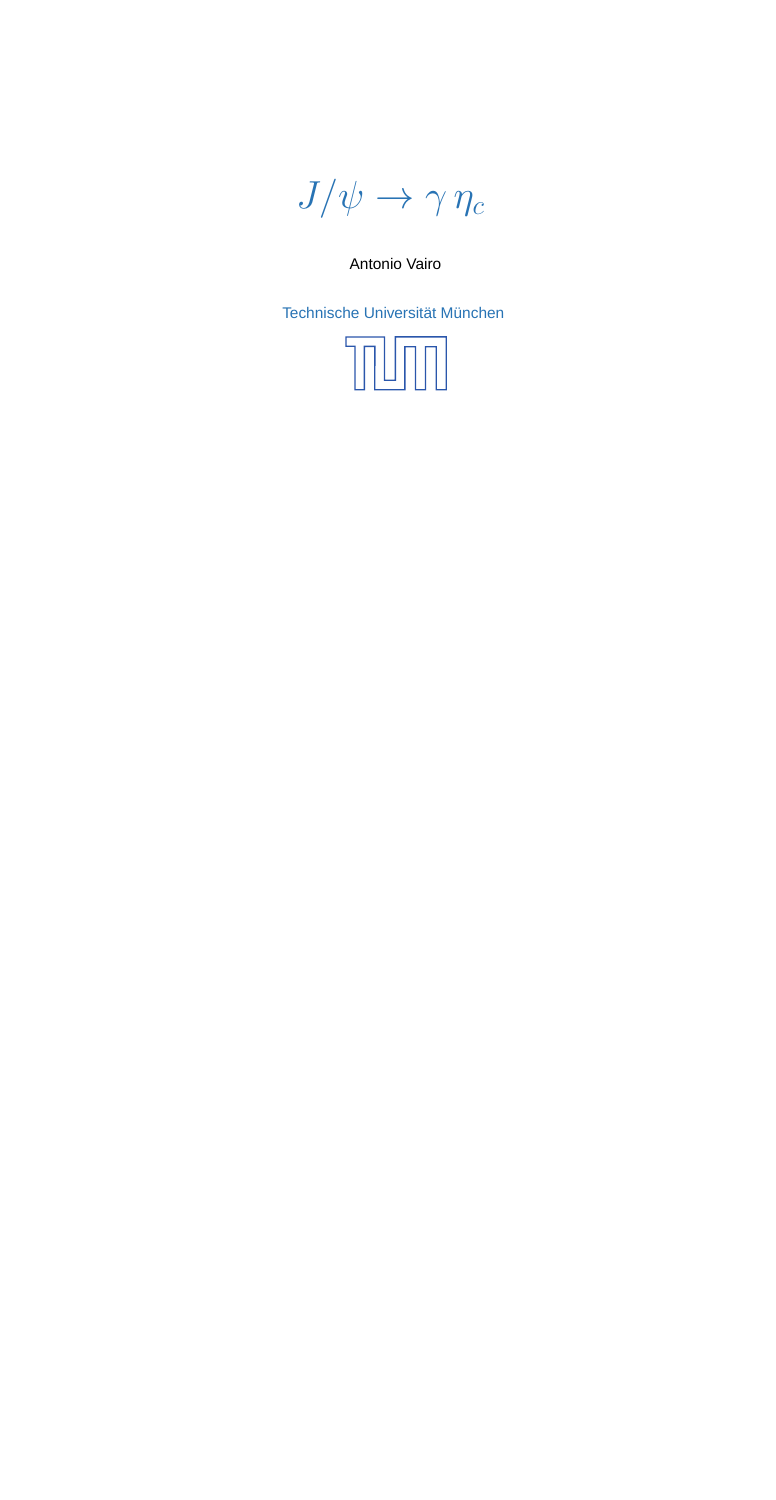## The  $J/\psi \rightarrow \gamma \eta_c$  width



◦ KEDR coll. PLB <sup>738</sup> (2014) <sup>391</sup>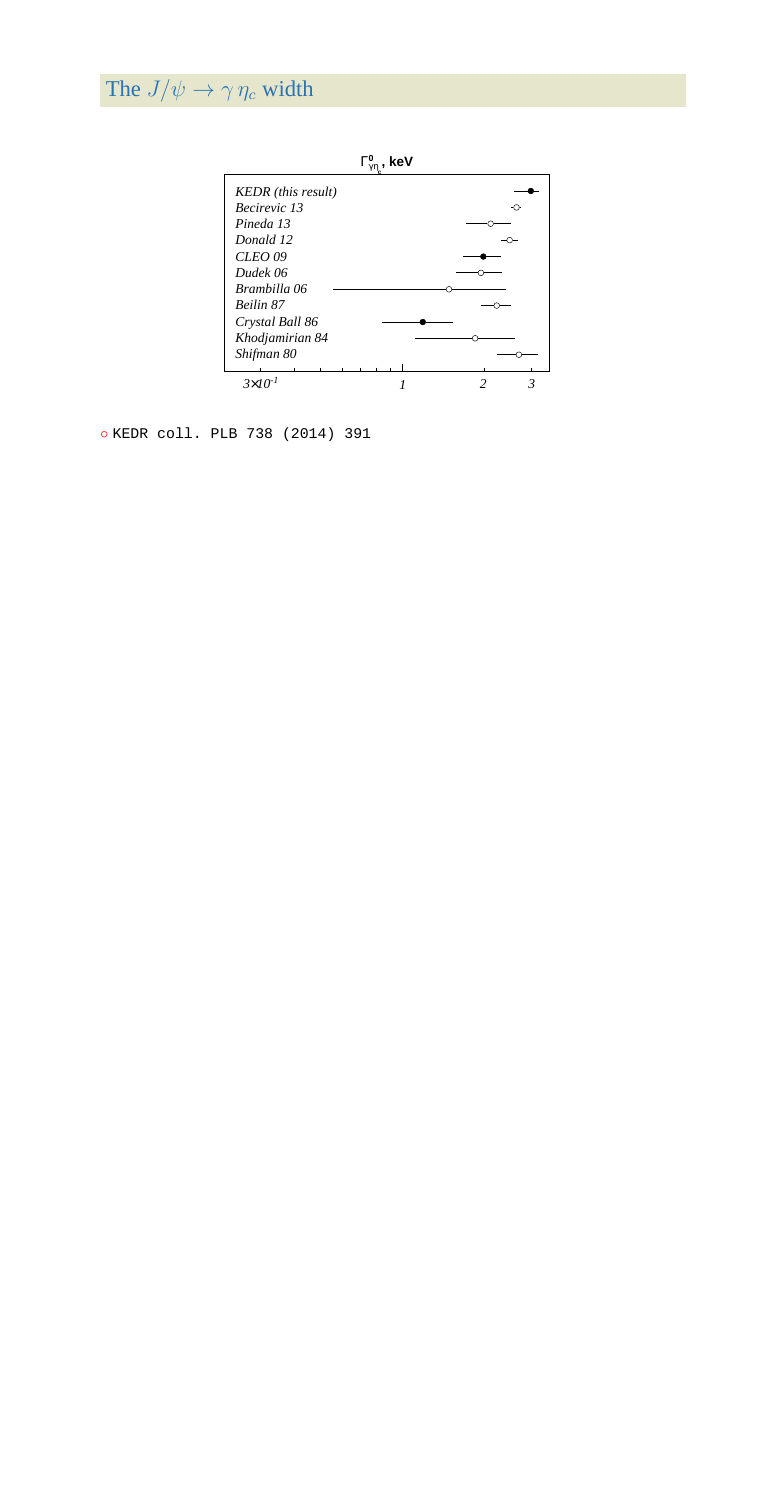## Experiment

Data are used to fix the paramters of <sup>a</sup> theoretical signal given by

$$
E^3_{\gamma} \times \mathrm{BW}^{\mathrm{rel}}(E_{\gamma}) \times \mathrm{damping}(E_{\gamma})
$$

which integrated over the photon energy  $E_\gamma$  gives the width.

− ${\rm -BW^{rel}}(E_ \gamma)$  is the relativistic Breit–Wigner:

BW<sup>rel</sup>(
$$
E_{\gamma}
$$
) = 
$$
\frac{1}{(M_{J/\psi}^2 - 2M_{J/\psi}E_{\gamma} - M_{\eta_c}^2)^2 + (M_{J/\psi}^2 - 2M_{J/\psi}E_{\gamma})^2\Gamma_{\eta_c}}
$$

 $-\operatorname{damping}(E_{\gamma})$  is a damping function:

• damping $(E_{\gamma})_{\text{CLEO}} = \exp[-E_{\gamma}^2/(8 \times (65.0 \pm 2.5 \,\text{MeV})^2)]$